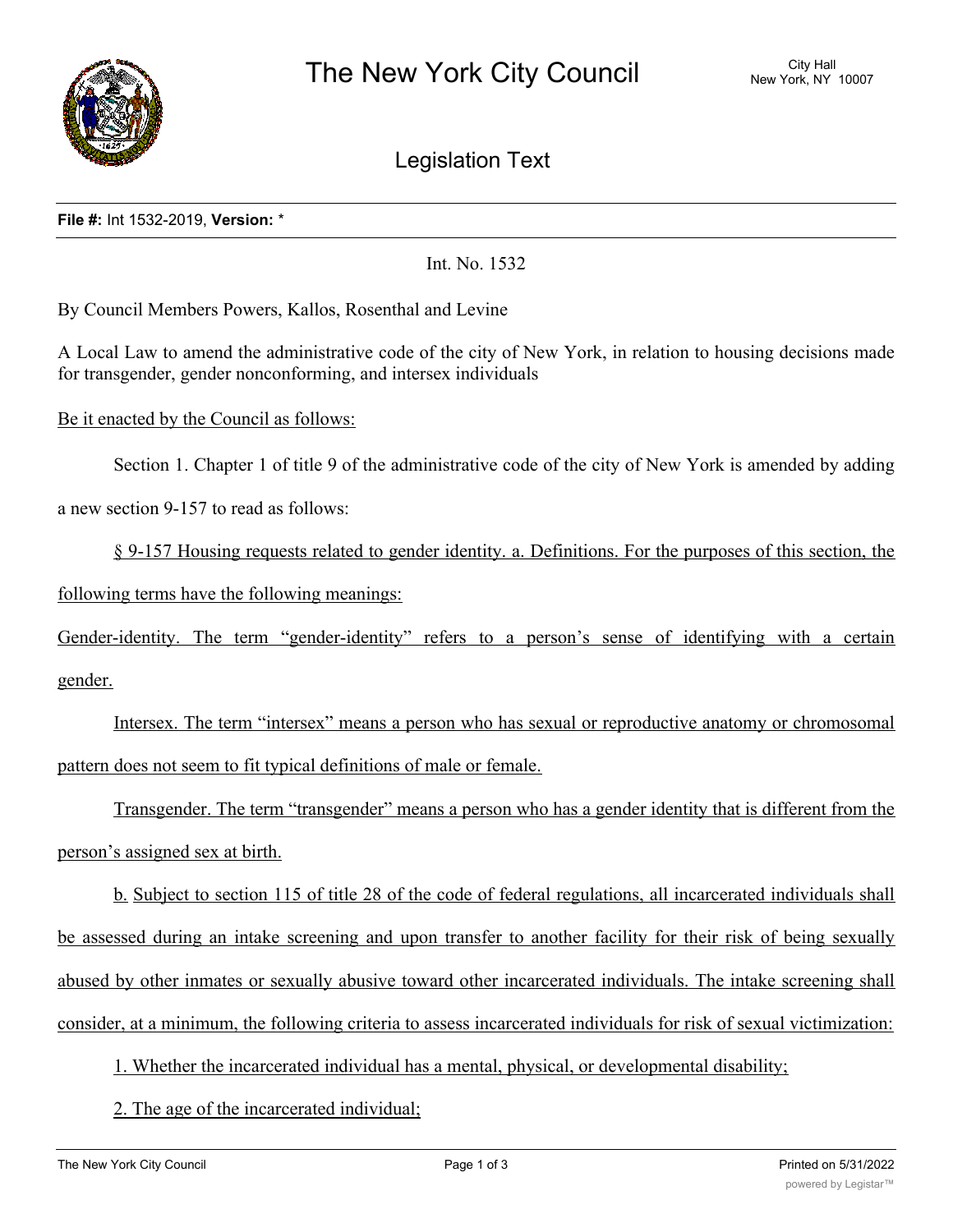3. The physical build of the incarcerated individual;

4. Whether the incarcerated individual has previously been incarcerated;

5. Whether the incarcerated individual's criminal history is exclusively nonviolent;

6. Whether the incarcerated individual has prior convictions for sex offenses against an adult or child;

7. Whether the incarcerated individual is or is perceived to be gay, lesbian, bisexual, transgender, intersex, or gender nonconforming;

8. Whether the incarcerated individual has previously experienced sexual victimization;

9. The incarcerated individual's own perception of vulnerability; and

10.Whether the incarcerated individual is detained solely for civil immigration purposes.

c. Subject to section 115 of title 28 of the code of federal regulations, the department shall establish a process for transgender and intersex individuals to self-identify as such at intake, and use such selfidentification to make housing and programming assignments on a case-by-case basis. In determining such housing and programming assignments, the department shall consider whether a placement would ensure the incarcerated individual's health and safety, and whether the placement would present management or security problems. The department shall not prevent incarcerated individuals from identifying as transgender solely because of classification as a different gender while previously incarcerated or because of the absence of documents indicating medical transition.

d. Subject to section 115 of title 28 of the code of federal regulations, the department shall establish a process for allowing transgender and intersex individuals who have requested entrance into a type of housing facility due to such identification and have been denied such request to appeal such denial. The department shall maintain formal written procedures consistent with this policy and with the following provisions:

1. The department shall provide written notice to such individuals that such a determination may be appealed, and describe the appeals process in plain and simple language. The department shall ensure that such written notice is available in multiple languages.